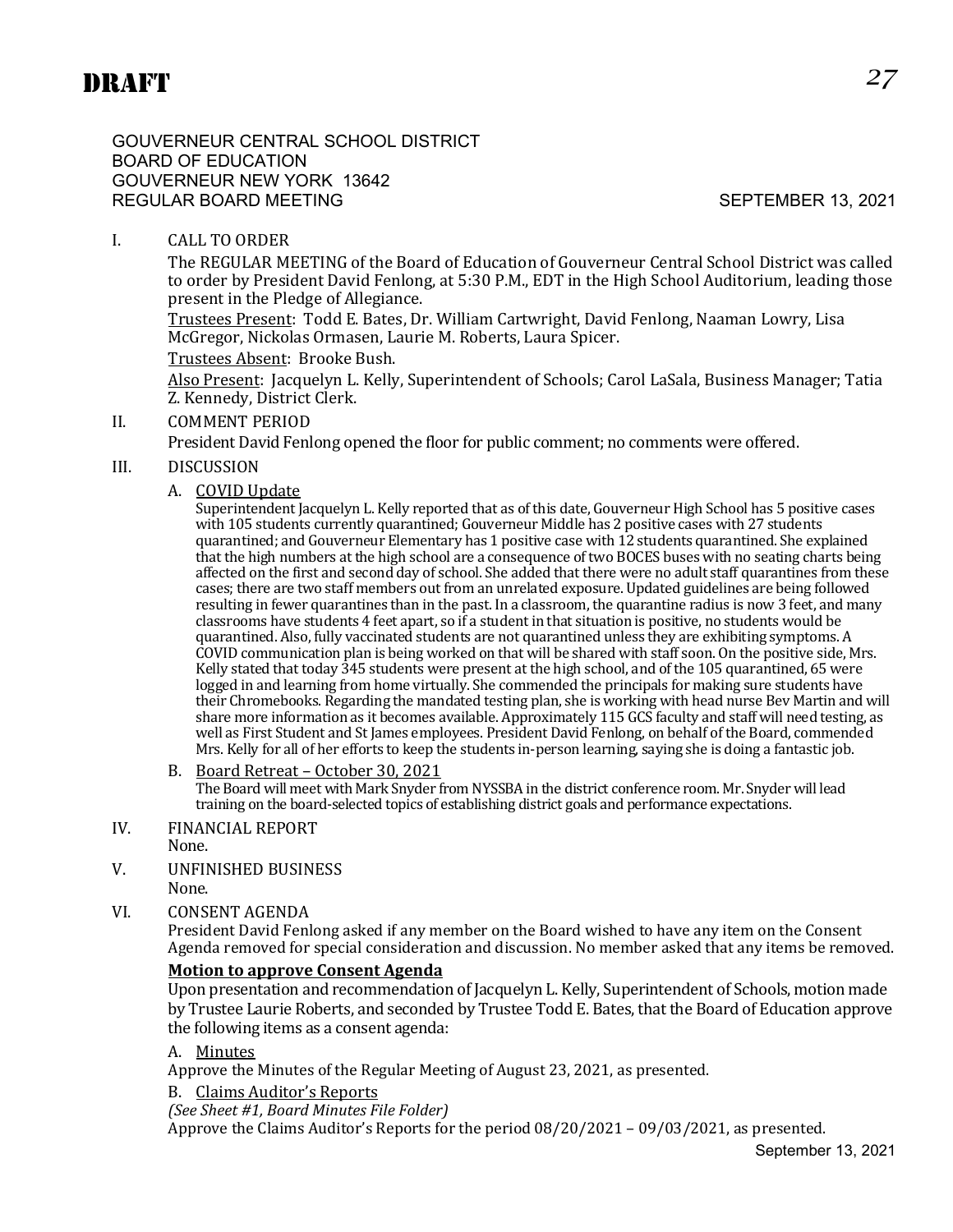# VI. CONSENT AGENDA (CONTINUED)

# C. CSE Business

*(See Sheet #2, Board Minutes File Folder)*

Approve the services, including additions, modifications, and deletions, for the following classified students, as reflected in the attached CSE Meeting Minutes report:

# **CSE Student ID#:**

5100252 5101101

#### D. CPSE Business

#### *(See Sheet #3, Board Minutes File Folder)*

Approve the services, including additions, modifications, and deletions, for the following classified students, as reflected in the attached CPSE Meeting Minutes report:

# **CPSE Student ID#:**

5104322 5103871

#### E. Treasurer's Report – August 2021

*(See Sheet #4, Board Minutes File Folder)*

Accept the Treasurer's Report for the month of August 2021, as presented.

#### **Vote on Consent Agenda Items**

YEAS: All Trustees Present NAYS: None.

# **MOTION CARRIED. CONSENT AGENDA APPROVED AS PRESENTED.**

#### VII. CONSENT AGENDA – SUPERINTENDENT / PERSONNEL

President Fenlong asked if any member on the Board wished to have any item on the Consent Agenda – Superintendent / Personnel removed for special consideration and discussion. No member asked that any items be removed.

#### **Motion to approve Consent Agenda – Superintendent / Personnel**

Upon presentation and recommendation of Jacquelyn L. Kelly, Superintendent of Schools, motion made by Vice-President Lisa McGregor, and seconded by Trustee Todd E. Bates, that the Board of Education approve the following Personnel items as a Consent Agenda:

#### A. Amendment to School Resource Officer Contract

*(See Sheet #5, Board Minutes File Folder)*

Approve the Amendment to the contract between the District and Robert Klimowicz (SRO) to provide a salary increase and paid time off language and extend the contract through June 30, 2022, as presented.

#### B. Resignations

Accept the request for resignation from Kaitlin McGregor, from her position as School Psychologist, effective October 1, 2021.

#### C. Appointments

- 1. Instructional
	- a) Mentors and Mentees. Approve the following teachers for the 2021-2022 school year:

| Bason. Michael      | Mentor | Lewis. Bridget     | Mentor |
|---------------------|--------|--------------------|--------|
| Bates. Paula        | Mentor | Lewis. Brittany    | Mentee |
| Burnham, Deann      | Mentor | Massey, Morgan     | Mentee |
| Cappellino, Jessica | Mentor | Matthews, Meaghan  | Mentee |
| Cornell, Alicia     | Mentee | McDougall, Jillian | Mentor |
| Cullen, Joni        | Mentee | Miller, Chelsea    | Mentee |
| Doster, Katherine   | Mentee | Moon, Erin         | Mentor |
| Gately, Jana        | Mentee | Murphy, Emily      | Mentee |
| Gates, Erin         | Mentor | Reed, Kimberly     | Mentee |
| Gauthier, Barbara   | Mentor | Richardson, Brooke | Mentee |
| Griffin. Brandon    | Mentee | Schiszler, Melinda | Mentee |
| Hartle, Carrie      | Mentor | Sweeney, Melissa   | Mentor |
| Hitchman, Kristina  | Mentee | Whitaker, Saddie   | Mentor |
| Holmes, Bobbie      | Mentee | Whitaker, Terri    | Mentor |
| Hughes, Jaime       | Mentee | Wood, Sarah        | Mentor |
| Leuze, Kristi       | Mentee | Young, Chandler    | Mentor |
|                     |        |                    |        |

b) McKinney-Vento 2021-2022: Through the McKinney-Vento consortium grant we are able to have the following people support our identified homeless population: Title I District Support Leaders: Rachel Curry and Christine Cognetti; Title I Mentors: Stephanie LaShomb, Elementary School; Monica Scott, Middle School; Christie Warren, High School.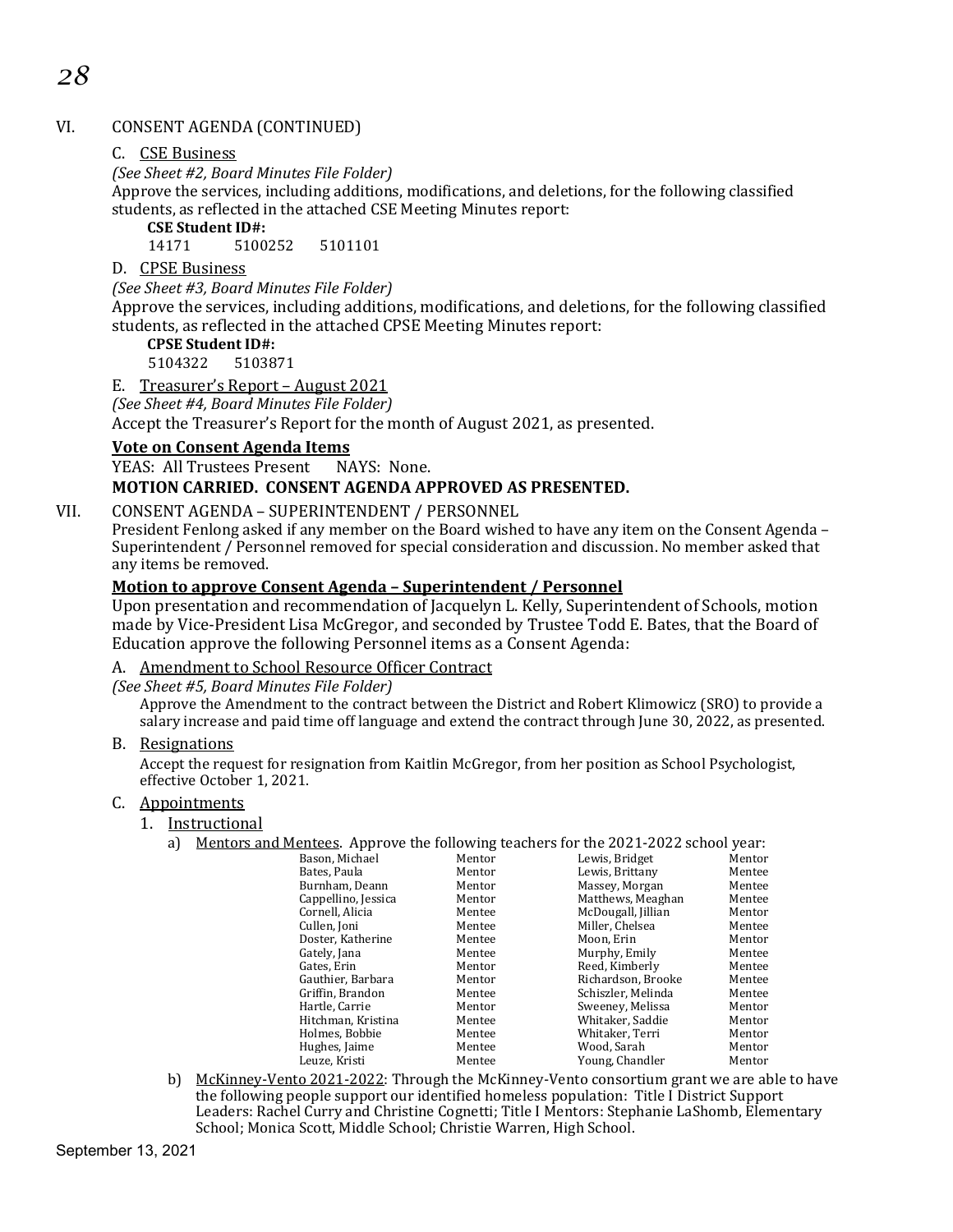#### VII. CONSENT AGENDA – SUPERINTENDENT / PERSONNEL (CONTINUED)

#### C. Appointments (Cont.)

- 1. Instructional (Cont.)
	- c) Teaching Assistant. Approve the appointment of Desiree Simmons, who is certified as Teaching Assistant Level 1, to the position of teaching assistant in the Teaching Assistant tenure area, at an annual salary of Teaching Assistant Step 1 in accordance with the Gouverneur Teachers' Association Agreement current salary schedule for 2021-22, prorated to September 27, 2021. The probationary period is effective September 27, 2021 and is anticipated to end on September 26, 2025 (unless extended in accordance with the law). This expiration date is tentative and conditional only.
	- d) Revision to Appointment of .4413 FTE Teacher: Revise the appointment of Judith Tomford from .4413 FTE to .4 FTE, effective September 1, 2021, at an adjusted annual salary of \$21,000, Step 2, B30M, for the 2021-22 school year, paid through Title I funds. This is a non-probationary position.
- 2. Non-Instructional
	- a) Individual Aide. Appoint Jennifer Prashaw, to the position of Individual Aide in the non-competitive class of the civil service, commencing on September 27, 2021, at an annual salary in accordance with the GSRPU agreement, Individual Aide 7.5HR Level 1, from the current GSRPU salary schedule, prorated to September 27, 2021. Ms. Prashaw's initial assignment is with student 5102951.
	- b) 2.75-hour Food Service Helper. Appoint Michelle Blair, to the position of 2.75-hour Food Service Helper in the labor class of the civil service, commencing on September 20, 2021, at an annual salary in accordance with the GSRPU agreement, Food Service Helper 2.75HR Level 1, from the current GSRPU salary schedule, prorated to September 20, 2021.
- 3. Substitutes

Approve the appointment of the following personnel to work as per diem substitutes, pending completion of all requirements, for 2021-2022: Melissa Blaine, Jeffrey Bogrette, Adrienne Cox, Britny Harmer, Shawn Kirby, Ethan Mitchell, Linda Soto, Karah Thomas, Laura Dennee, Melissa Gates, Angela Jordan, Danielle Klock, Kristen Kulp, Maureen Schesser, Rachel Schroeder, Kiesha Smith, Brenda Tharrett, Keirsten Thomas, Ricky Yerdon.

#### 4. Extra-Curricular

Winter/Spring Coaches. Approve the following appointments, pending completion of all requirements, and compensated in accordance with the Coaching Salary Schedule of the GTA contract, as presented:

| <b>BASKETBALL BOYS VARSITY</b>    | JOHN E. FREE               | CLASS <sub>1</sub> | Step 3                                                                                                                                                                                                                                                                                                                                                                               |
|-----------------------------------|----------------------------|--------------------|--------------------------------------------------------------------------------------------------------------------------------------------------------------------------------------------------------------------------------------------------------------------------------------------------------------------------------------------------------------------------------------|
| <b>BASKETBALL BOYS JV</b>         | <b>CHARLES W. NEWVINE</b>  | CLASS <sub>2</sub> | Step 3                                                                                                                                                                                                                                                                                                                                                                               |
| <b>BASKETBALL BOYS 8TH GRADE</b>  | MICHAEL A. SHATTUCK        | CLASS 4            | Step 5                                                                                                                                                                                                                                                                                                                                                                               |
| <b>BASKETBALL BOYS 7TH GRADE</b>  | MICHAEL A. SHATTUCK        | CLASS <sub>4</sub> | Step 5                                                                                                                                                                                                                                                                                                                                                                               |
| <b>BASKETBALL GIRLS VARSITY</b>   | <b>SEAN T. DEVLIN</b>      | CLASS 1            | Step 16                                                                                                                                                                                                                                                                                                                                                                              |
| <b>BASKETBALL GIRLS JV</b>        | RICK L. VROOMAN            | CLASS <sub>2</sub> | Step 10                                                                                                                                                                                                                                                                                                                                                                              |
| <b>BASKETBALL GIRLS 8TH GRADE</b> | EVELYN G. BARTON           | CLASS <sub>4</sub> | Step 14                                                                                                                                                                                                                                                                                                                                                                              |
| <b>BASKETBALL GIRLS 7TH GRADE</b> | EVELYN G. BARTON           | CLASS <sub>4</sub> | Step 14                                                                                                                                                                                                                                                                                                                                                                              |
| <b>WRESTLING VARSITY</b>          | <b>GEORGE J. BAER</b>      | CLASS <sub>1</sub> | Step 12                                                                                                                                                                                                                                                                                                                                                                              |
| WRESTLING 7TH & 8TH GRADE         | DAVID M. DAILEY            | CLASS <sub>4</sub> | Step 21                                                                                                                                                                                                                                                                                                                                                                              |
| WRESTLING IV                      | SHAWN P. CUMMINGS          | CLASS <sub>2</sub> | Step 25                                                                                                                                                                                                                                                                                                                                                                              |
| WRESTLING ASSISTANT - VOLUNTEER   | AARON M. MCEATHRON         | N/A                | Uncompensated                                                                                                                                                                                                                                                                                                                                                                        |
| WRESTLING ASSISTANT - VOLUNTEER   | DYLAN J. MORRISON          | N/A                | Uncompensated                                                                                                                                                                                                                                                                                                                                                                        |
| CHEERLEADING WINTER               | <b>KELSEY J. KELLERMAN</b> | CLASS <sub>1</sub> | Step 4                                                                                                                                                                                                                                                                                                                                                                               |
| CHEERLEADING VOLUNTEER - WINTER   | <b>SHADY YERDON</b>        | N/A                | Uncompensated                                                                                                                                                                                                                                                                                                                                                                        |
| <b>INDOOR TRACK</b>               | KURTIS P. WELLS            | CLASS <sub>2</sub> | Step 15                                                                                                                                                                                                                                                                                                                                                                              |
| <b>INDOOR TRACK MODIFIED</b>      | KURTIS P. WELLS            | CLASS <sub>4</sub> | Step 15                                                                                                                                                                                                                                                                                                                                                                              |
| <b>BASEBALL VARSITY</b>           | JOHN E. FREE               | CLASS <sub>1</sub> | Step 3                                                                                                                                                                                                                                                                                                                                                                               |
| BASEBALL JV                       | AARON M. MCEATHRON         | CLASS <sub>3</sub> | Step 3                                                                                                                                                                                                                                                                                                                                                                               |
| <b>BASEBALL ASST VOLUNTEER</b>    | <b>ANTHONY BESAW</b>       | N/A                | Uncompensated                                                                                                                                                                                                                                                                                                                                                                        |
| SOFTBALL VARSITY                  | RICHARD J. WOOD            | CLASS <sub>1</sub> | Step 8                                                                                                                                                                                                                                                                                                                                                                               |
| <b>SOFTBALL IV</b>                | SHAWN J. TYPHAIR           | CLASS <sub>3</sub> | Step 6                                                                                                                                                                                                                                                                                                                                                                               |
| SOFTBALL JV                       | <b>SADDIE R. WHITAKER</b>  | CLASS <sub>3</sub> | Step 5                                                                                                                                                                                                                                                                                                                                                                               |
| SOFTBALL ASST VOLUNTEER           | JENNIFER L. WILCOX         | N/A                | Uncompensated                                                                                                                                                                                                                                                                                                                                                                        |
| SOFTBALL ASST VOLUNTEER           | EDWARD L. SMITH            | N/A                | Uncompensated                                                                                                                                                                                                                                                                                                                                                                        |
| TRACK GIRLS                       | KURTIS P. WELLS            | CLASS <sub>1</sub> | Step 18                                                                                                                                                                                                                                                                                                                                                                              |
| TRACK GIRLS ASSISTANT             | DANIELLE L. STOWELL        | CLASS <sub>3</sub> | Step 2                                                                                                                                                                                                                                                                                                                                                                               |
| TRACK BOYS VARSITY                | <b>SEAN T. DEVLIN</b>      | CLASS <sub>1</sub> | Step 24                                                                                                                                                                                                                                                                                                                                                                              |
| GOLF                              | MICHAEL J. BASON           | CLASS <sub>2</sub> | Step 1                                                                                                                                                                                                                                                                                                                                                                               |
|                                   |                            |                    | $\overline{1}$ $\overline{1}$ $\overline{1}$ $\overline{1}$ $\overline{1}$ $\overline{1}$ $\overline{1}$ $\overline{1}$ $\overline{1}$ $\overline{1}$ $\overline{1}$ $\overline{1}$ $\overline{1}$ $\overline{1}$ $\overline{1}$ $\overline{1}$ $\overline{1}$ $\overline{1}$ $\overline{1}$ $\overline{1}$ $\overline{1}$ $\overline{1}$ $\overline{1}$ $\overline{1}$ $\overline{$ |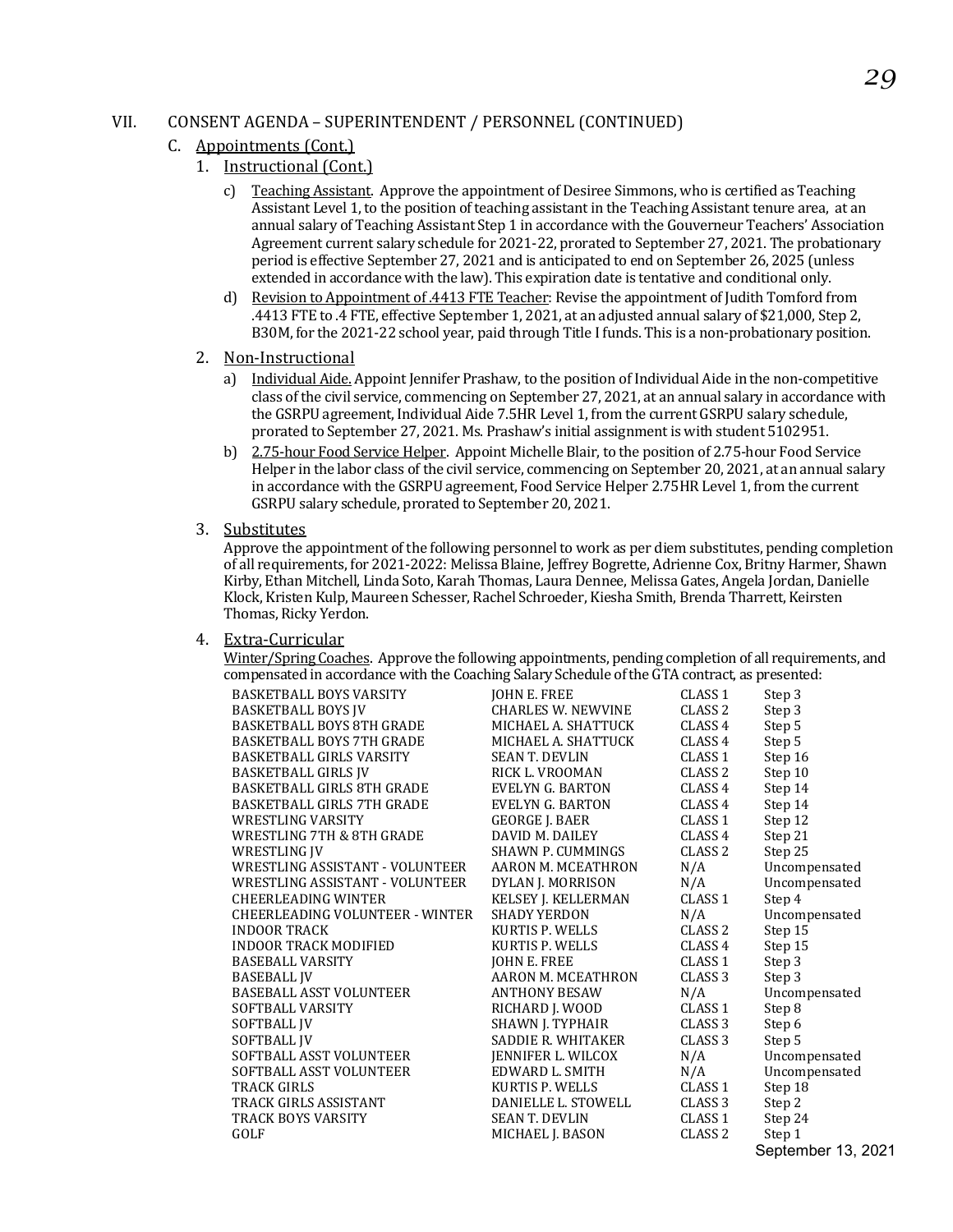# *30*

# VII. CONSENT AGENDA – SUPERINTENDENT / PERSONNEL (CONTINUED)

- D. Leaves and Leave Replacements
	- a) Leave of Absence and Extension of Probationary Period. Approve the medical leave for probationary Employee #00617, from September 8, 2021, to approximately October 20, 2021. This leave is not covered under FMLA, and the employee will incur approximately 8 unpaid days. The probationary appointment will be extended by the number of unpaid days incurred.
	- b) Long-Term Substitute Appointment. Appoint Krista Jimenez, who is permanently certified in PreK-6, to the non-probationary position of long-term substitute to replace Employee 00617, effective September 13, 2021, to terminate upon the return from the leave of absence of Employee 00617. Ms. Jimenez will be compensated at the established rate of Sub Teacher Certified and/or Sub Teacher 25 days.

# **Vote on Consent Agenda – Superintendent/Personnel Items**

YEAS: All Trustees Present NAYS: None.

# **MOTION CARRIED. CONSENT AGENDA– SUPERINTENDENT/PERSONNEL,APPROVED AS PRESENTED.**

#### VIII. NEW BUSINESS

#### A. Appointment of Student Board Representative

Upon presentation and recommendation of Superintendent Jacquelyn L. Kelly, motion made by Trustee Bates, and seconded by Trustee Spicer, that the Board of Education approve the appointment of Cole Siebels as the Student Board Representative for 2021-22.

DISCUSSION: President David Fenlong stated the Board is looking forward to working with Mr. Siebels.<br>YEAS: All Trustees Present NAYS: None. YEAS: All Trustees Present

# **MOTION CARRIED. COLE SIEBELS APPOINTED AS STUDENT REPRESENTATIVE FOR 2021-22.**

#### B. SLL BOCES Stipend – 2021-2022

Upon presentation and recommendation of Superintendent Jacquelyn L. Kelly, motion made by Trustee Bates, and seconded by Trustee Lowry, that the Board of Education set the following hourly and daily rates for stipends for participation in SLL BOCES workshops: \$25.00/hourly and \$150.00/daily.<br>YEAS: All Trustees Present NAYS: None. YEAS: All Trustees Present

# **MOTION CARRIED. SLL BOCES STIPEND, APPROVED AS PRESENTED.**

#### C. Transportation Contract – Out of District Parent Transport

*(See Sheet #6, Board Minutes File Folder)*

Upon presentation and recommendation of Superintendent Jacquelyn L. Kelly, motion made by Trustee Bates, and seconded by Vice-President McGregor, that the Board of Education approve, pending the finalized document from our attorney, the Transportation Contract for a specific parent of an out-ofdistrict student for the period September 20, 2021– June 30, 2022, with an anticipated annual cost of \$10,080. Reimbursement will be paid for actual miles driven times the IRS mileage rate. DISCUSSION: Business Manager LaSala clarified that this contract has to be submitted to SED, and our

attorney is drafting another document to add more specific language.<br>YEAS: All Trustees Present NAYS: None.

#### YEAS: All Trustees Present

# **MOTION CARRIED. TRANSPORTATION CONTRACT FOR OUT OF DISTRICT PARENT TRANSPORT, APPROVED PENDING FINALIZED DOCUMENT FROM OUR ATTORNEY.**

#### IX. COMMENT PERIOD

Youth Golf Camp. Trustees Roberts and Cartwright spoke accolades for Nick Sterling and the outstanding job he did with the recent youth golf camp; he had a great turnout and the kids loved it.

COVID update. Superintendent Kelly recapped her COVID report for those who had missed it. Providing clarification to comments from attendee Tonya Carter, Mrs. Kelly confirmed the school is using the CDC guidelines in contact tracing – in classrooms that is persons in a 3-foot radius of a positive student, and in the lunchroom and on buses a 6-foot radius, unless there is no seating chart. At this time the school is not offering a remote option, except for students who are isolated or quarantined; they will receive virtual instruction. When asked whether a specific percentage of student absences would initiate moving to fully remote instruction, Mrs. Kelly stated that has not been discussed yet, adding that the CDC is focusing on in-person instruction. Regarding testing procedures, Mrs. Kelly confirmed the district is mandated to test unvaccinated employees and any students with parental consent and will use the procedures recommended by the county health department and the CDC.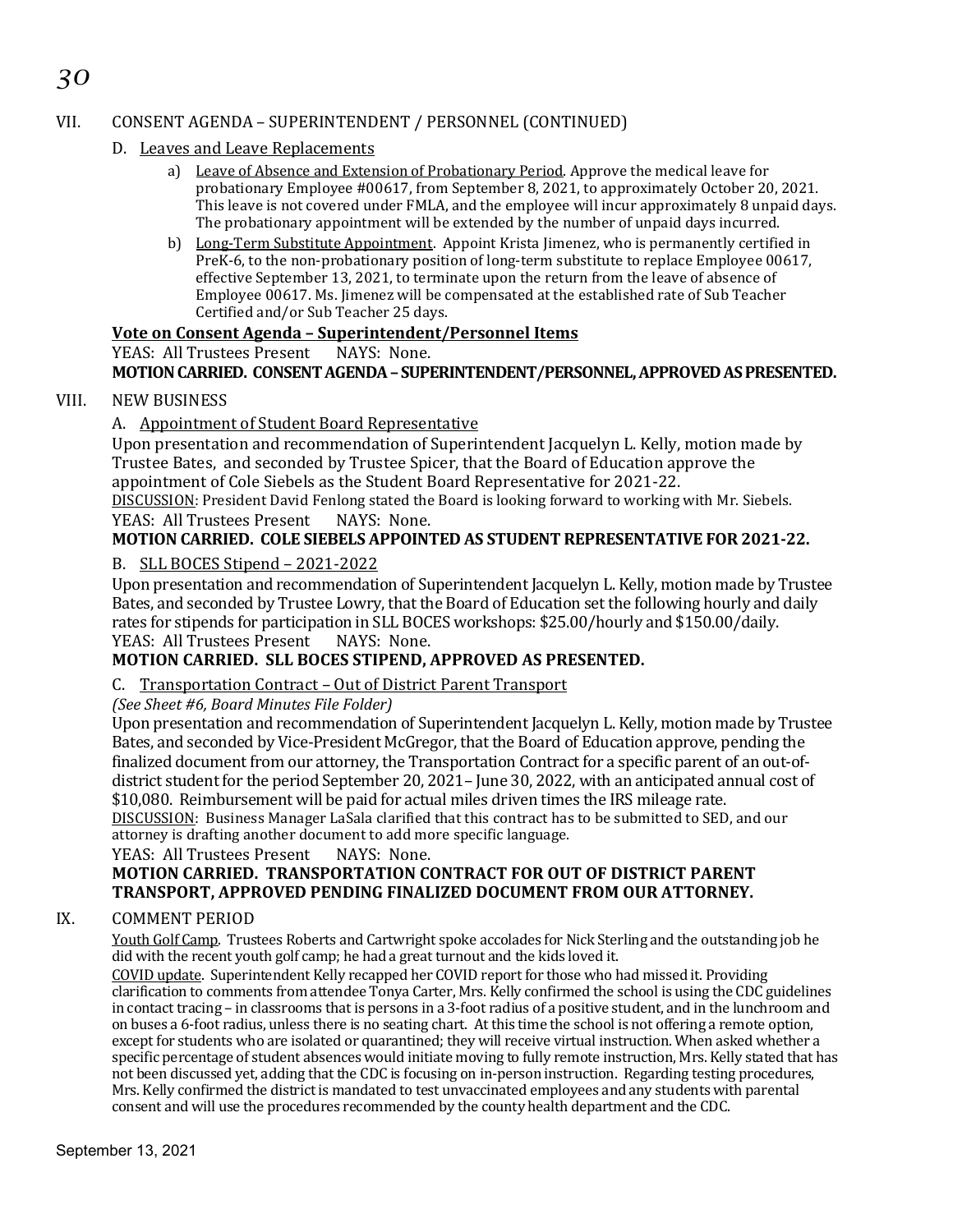X. ADJOURN TO EXECUTIVE SESSION Motion made by Trustee Naaman Lowry, and seconded by Trustee Todd E. Bates, to enter into executive session to discuss the employment of a particular person.<br>YEAS: All Trustees Present NAYS: None. YEAS: All Trustees Present **MOTION CARRIED. MEETING ADJOURNED TO EXECUTIVE SESSION AT 6 PM.**

#### RETURN TO OPEN SESSION

#### **Open session resumed at 6:51 PM.**

XI. ADJOURNMENT

There being no further business or discussion, motion made by Trustee Dr. William Cartwright, and seconded by Trustee Naaman Lowry, that the Board of Education adjourn the meeting at 6:51 PM.

YEAS: All Trustees Present. NAYS: None.

#### **MOTION CARRIED. MEETING ADJOURNED AT 6:51 PM, EDT.**

Respectfully submitted,

\_\_\_\_\_\_\_\_\_\_\_\_\_\_\_\_\_\_\_\_\_\_\_\_\_\_\_\_\_\_\_\_\_\_\_\_ \_\_\_\_\_\_\_\_\_\_\_\_\_\_\_\_\_\_\_\_\_\_\_\_\_\_\_\_\_\_\_\_\_\_\_ Tatia Z. Kennedy, District Clerk David Fenlong, President